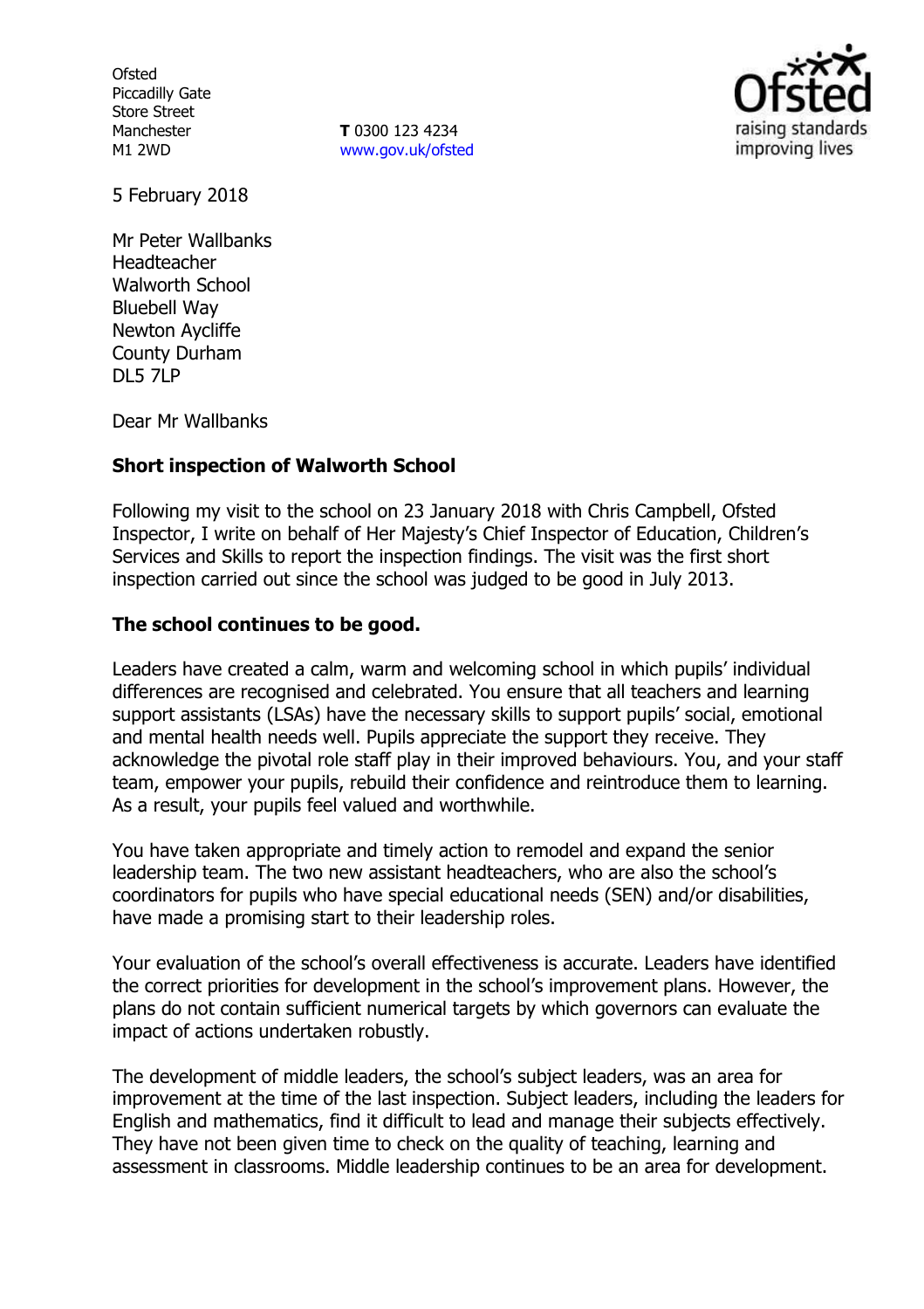

Teachers ensure that the LSAs are deployed effectively. LSAs are highly skilled in behaviour management. They take a central role in supporting individual pupils with behavioural issues while the class teachers lead pupils' learning in each class. This was also an area for development at the time of the last inspection.

Pupils make rapid progress in moderating and improving their behaviours for learning. Most make good progress from their individual starting points in reading, writing and mathematics. Not enough make sufficient progress in your very special provision to make up for learning time that was lost at their previous schools. Some do not attend often enough. As a result, pupils do not catch up with their peers nationally. Sometimes, teachers and LSAs do not have the very highest expectations of your pupils' academic abilities.

## **Safeguarding is effective.**

Your school's systems and procedures to ensure that pupils arrive and depart safely every day are robust. All pupils are chaperoned while travelling to and from school in taxis. Their chaperones make sure that pupils alight from taxis straight onto the pavement. Staff are waiting to meet and greet pupils on arrival. This ensures a calm and safe start to every school day.

Staff are trained in child protection and safeguarding annually and periodically throughout the academic year. All are fully aware of when and how to make referrals following disclosures by pupils. The designated safeguarding lead makes timely referrals to the local authority's designated officer as and when the need arises. Staff work with a wide range of external agencies to ensure that pupils and their families access the support to which they are entitled.

All staff are fully trained in safe restraint techniques. All restraints are recorded in the school's 'bound book' appropriately. Senior leaders analyse the regularity of restraints and report their findings to the school's governing body. The number of restraints since the beginning of the current academic year has reduced markedly in comparison to the number over the same period last year.

There were a number of administrative errors in the school's record of staff recruitment checks at the beginning of the inspection. These were corrected by the time the inspectors left the school. Evidence from a sample of the school's recruitment files shows that staff are recruited safely.

Pupils feel safe in school. They understand the dangers of digital technologies and know not to give out any personal information. Pupils, parents and staff know that pupils do not attend school often enough. This is one of the school's key priorities for improvement.

## **Inspection findings**

■ 'I used to kick off every single day at my old school and I don't any more,' is a comment made by one pupil but echoed by many throughout the school during the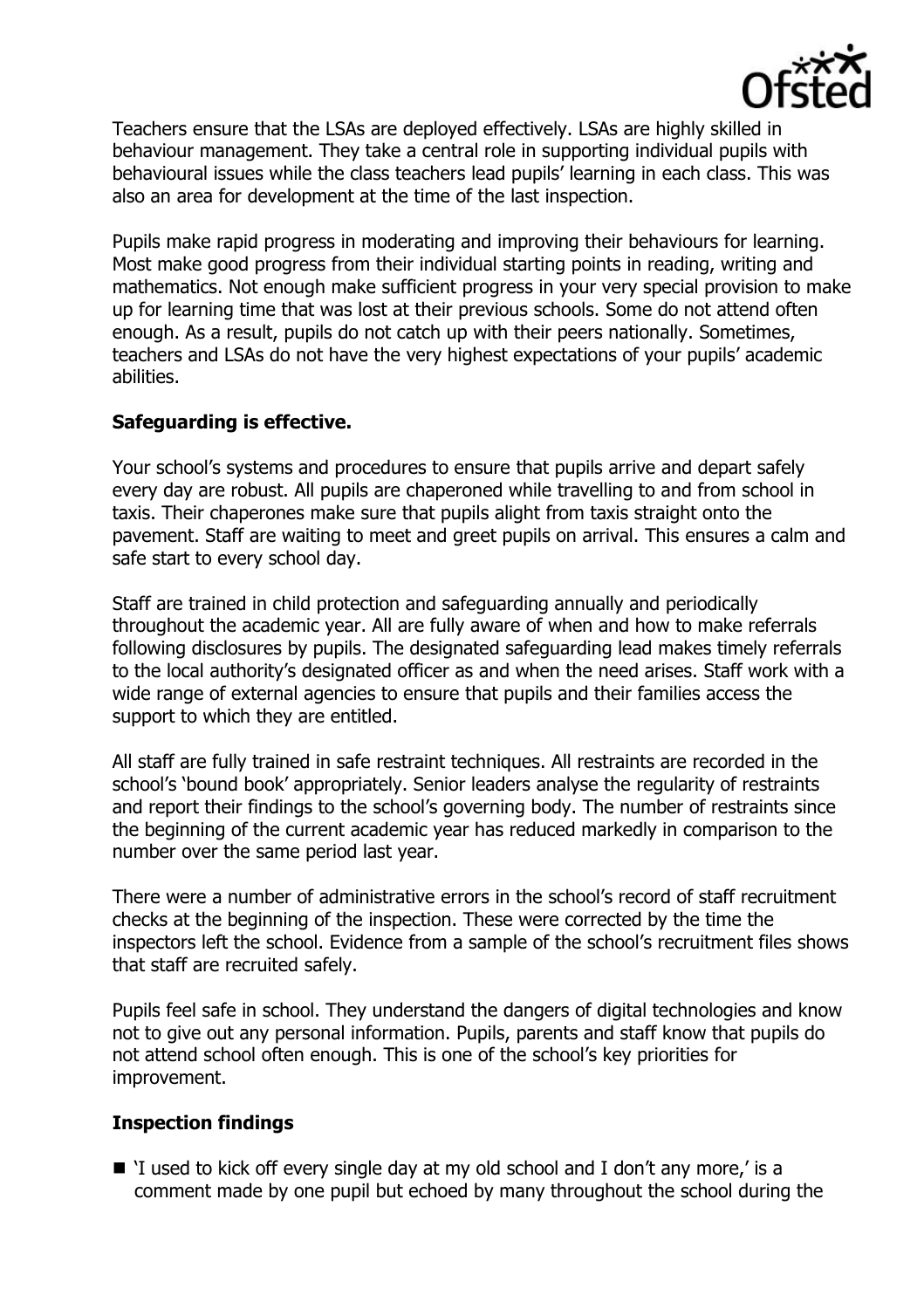

inspection. Pupils and their parents appreciate the sterling efforts made by school staff that result in improved behaviours at both school and home. Staff model proper behaviours at all times. They show pupils that they are valued in a host of small ways, for example by recognising hard work and rapid progress through displaying highquality work on the walls around the school. Pupils are delighted when their work is chosen to be exhibited.

- The school's data on the number of restraints shows a reduction from 3.07 per day in the autumn term 2016 to 2.68 per day in the autumn term 2017. Similarly, there has been a sizeable reduction in the number of pupils who have been excluded from the school for a fixed term since September 2017.
- Pupils do not attend school often enough. For example, the proportion of key stage 2 pupils who attended school every day in the 2015/16 academic year was 94.1%. This dropped to 91.3% in 2016/17. Currently, the proportion is 93.7%. Although more pupils are attending key stage 2 now, they are not attending regularly enough to make up for lost learning time in their previous schools. The vast majority of pupils travel to and from school by taxi every day. There is no excuse for poor attendance at this very special provision.
- Classrooms are very warm and welcoming. Relationships between staff and pupils are strong. The high ratio of staff to pupils ensures that pupils follow highly individualised learning programmes. Sometimes, adults do not have high enough expectations of their pupils. On these occasions, pupils do not make the rapid progress of which they are capable. As you correctly pointed out, there is too much variation in the progress made by pupils at Walworth. For example, not enough of the school's Year 1 pupils achieved the national standard in the check on phonics in 2017. They were not prepared well for reading Year 2 texts. Again, you quite correctly identified that 'reading unlocks the world' for pupils educationally.
- Leaders' evaluation of the school's overall effectiveness is correct. Their plans outline appropriate priorities for improvement. For example, leaders have recently established a multi-disciplinary team in school. This team includes an occupational therapist, a child and adolescent mental health worker, and a speech and language therapist. Leaders' plans do not contain sufficient numerical targets by which governors can challenge or congratulate progress. Measuring the impact of school improvement actions precisely is an area for further development.
- The subject leaders for English and mathematics understand some of the strengths and areas for development in their subjects through checks they have made on pupils' workbooks. For example, the leader for English knows that pupils do not develop a neat and joined-up handwriting script by the end of key stage 2. Similarly, the leader for mathematics knows that more pupils are undertaking problem-solving activities following staff training that she delivered. However, subject leaders have not had the opportunity to observe teaching, learning and assessment first hand. This was an area for development at the time of the last inspection.